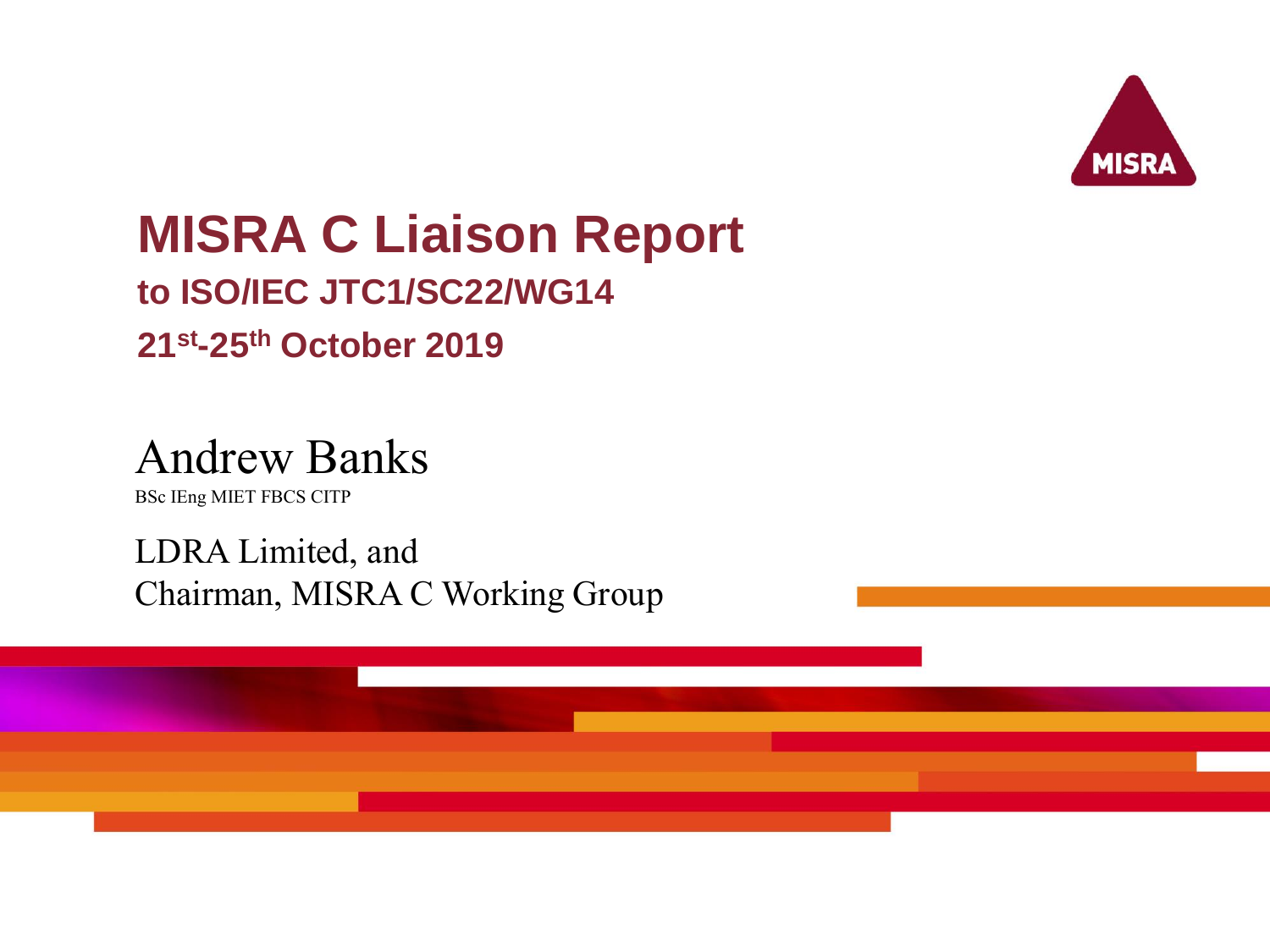#### **Introduction**



- The MISRA C Working Group presents this liaison report to WG14
- Although the Liaison Representative is unable to attend, the MISRA C Working Group is represented.
- This report summarises the activity within the MISRA C Working Group, and offers opinion on WG14 proposals.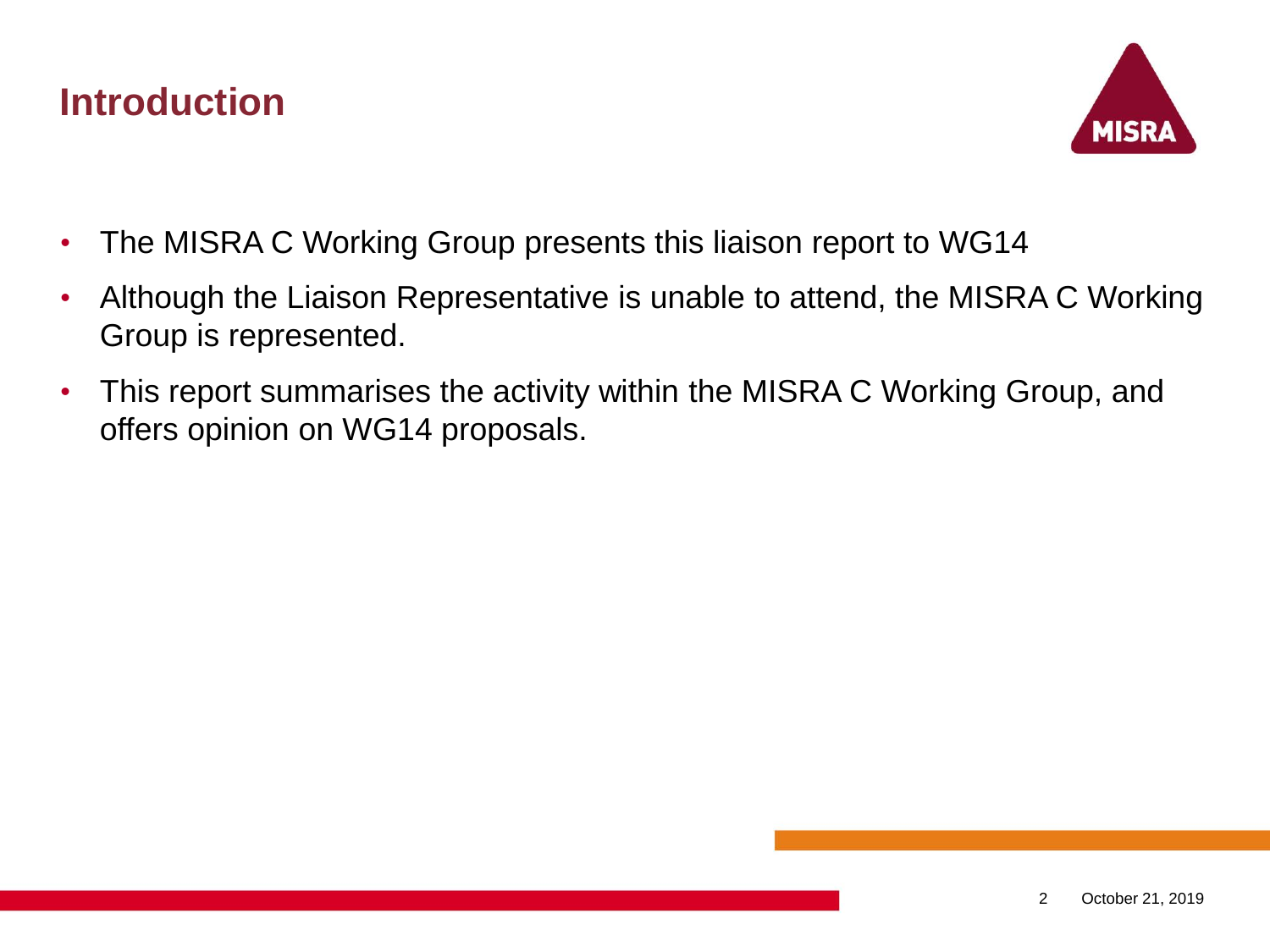#### **The Team**



The MISRA C Working Group has representation from:

- The UK
- Germany
- Italy
- Poland
- The USA

In addition the MISRA C Working Group has strong support from the MISRA Study Group in Japan.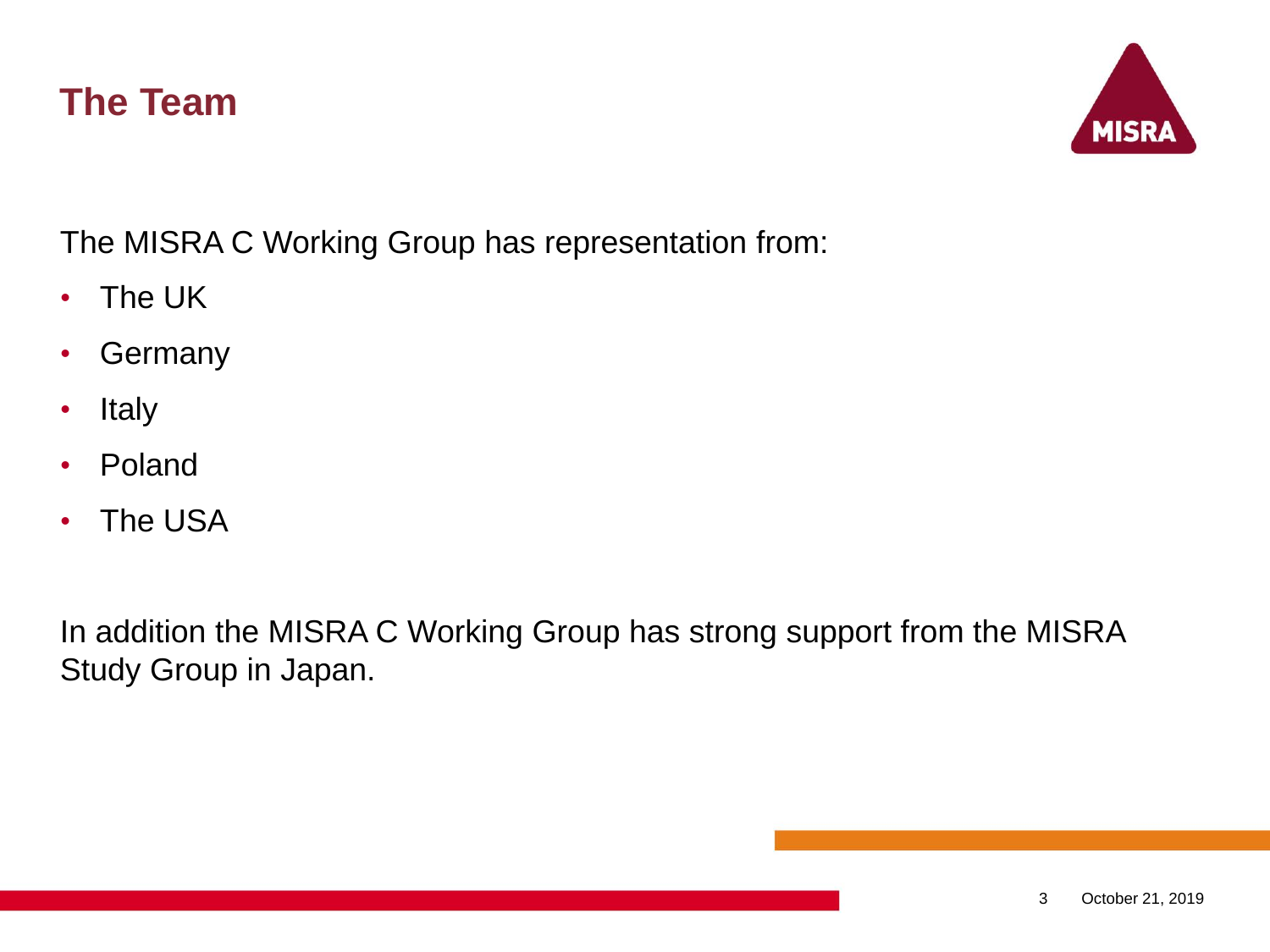#### **Liaison**



The MISRA C Working Group has formal liaison with:

- 
- ISO/IEC JTC1/SC22/WG14 The C Language
- ISO/IEC JTC1/SC22/WG23 Language Vulnerabilities

• ISO/IEC JTC1/SC7/WG26 Software Testing (via BSI delegate)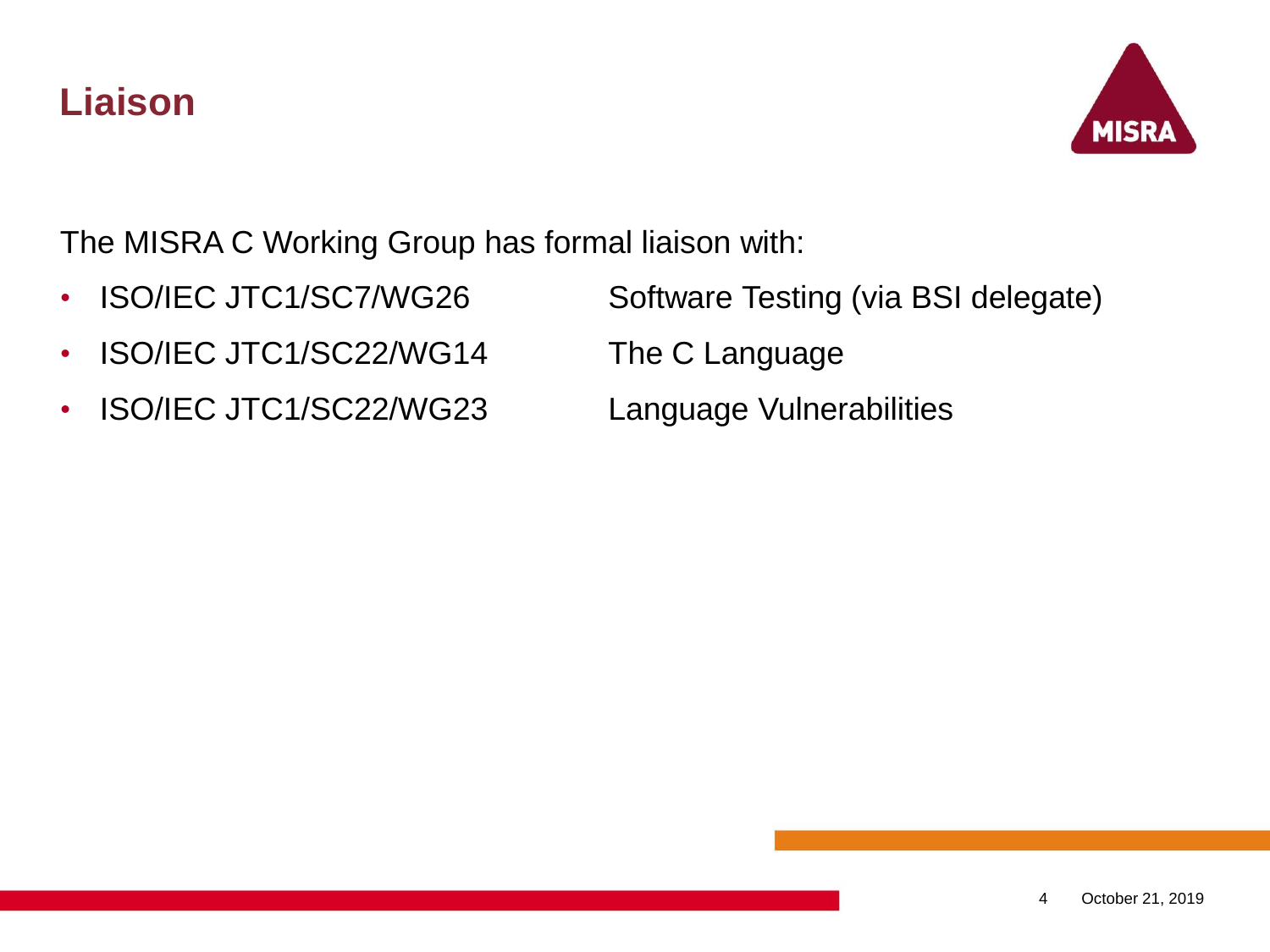#### **MISRA C SitRep – Summary**

#### Issued

- MISRA C:2012 (3<sup>rd</sup> Ed. 1<sup>st</sup> Rev) Published Feb 2019
- 
- MISRA C:2012 Addendum 2 (2<sup>nd</sup> Ed) Coverage against "C Secure"
- MISRA C:2012 Addendum 3 Coverage against "CERT-C"
- MISRA C:2012 Amendment 1 Additional security quidelines
- MISRA C:2012 Tech. Corr. 1

Issued, but ongoing...

- Exemplar Suite In GitLab

- MISRA C:2012 Addendum 1 MISRA-C:2004 v MISRA C:2012

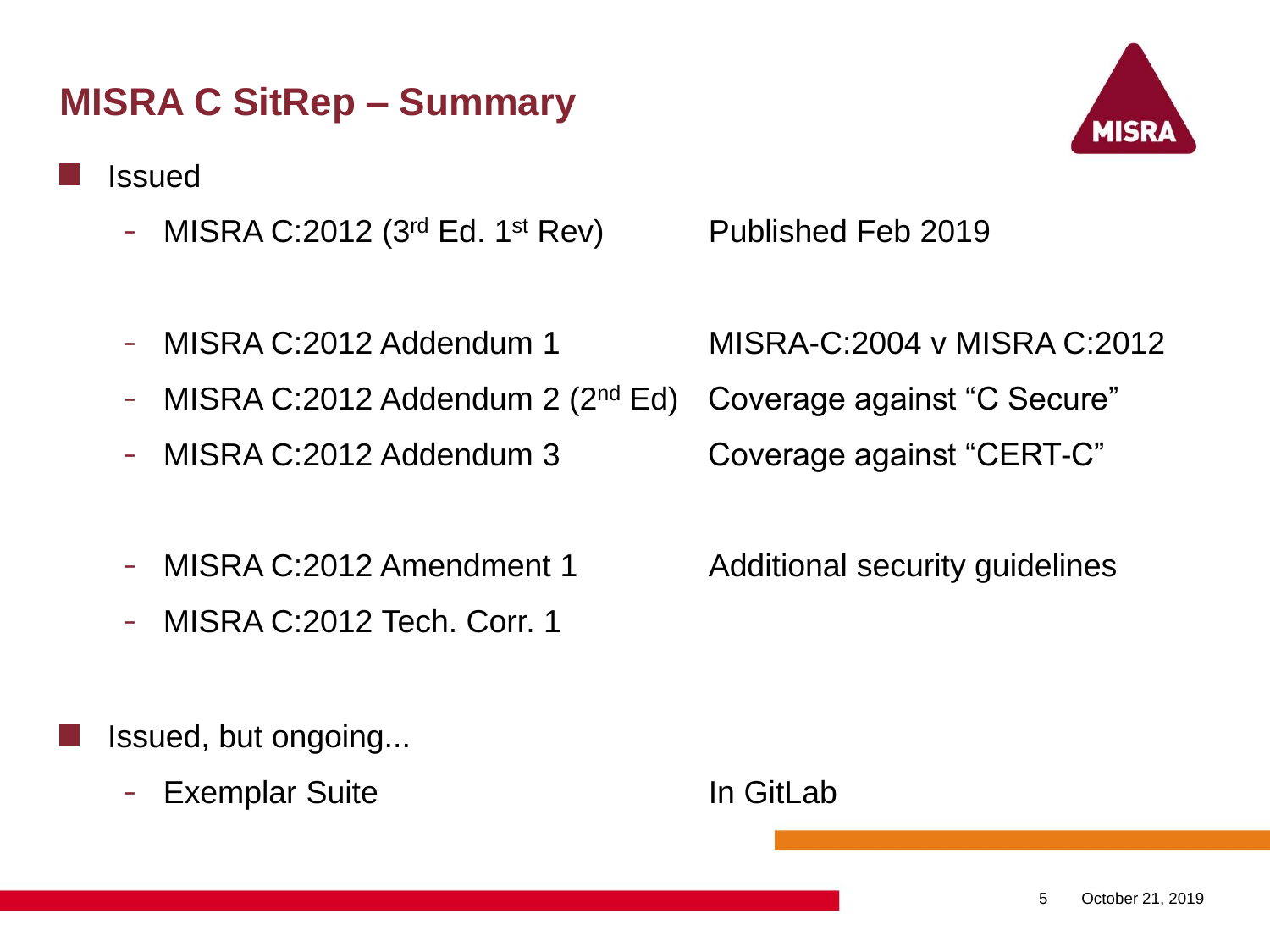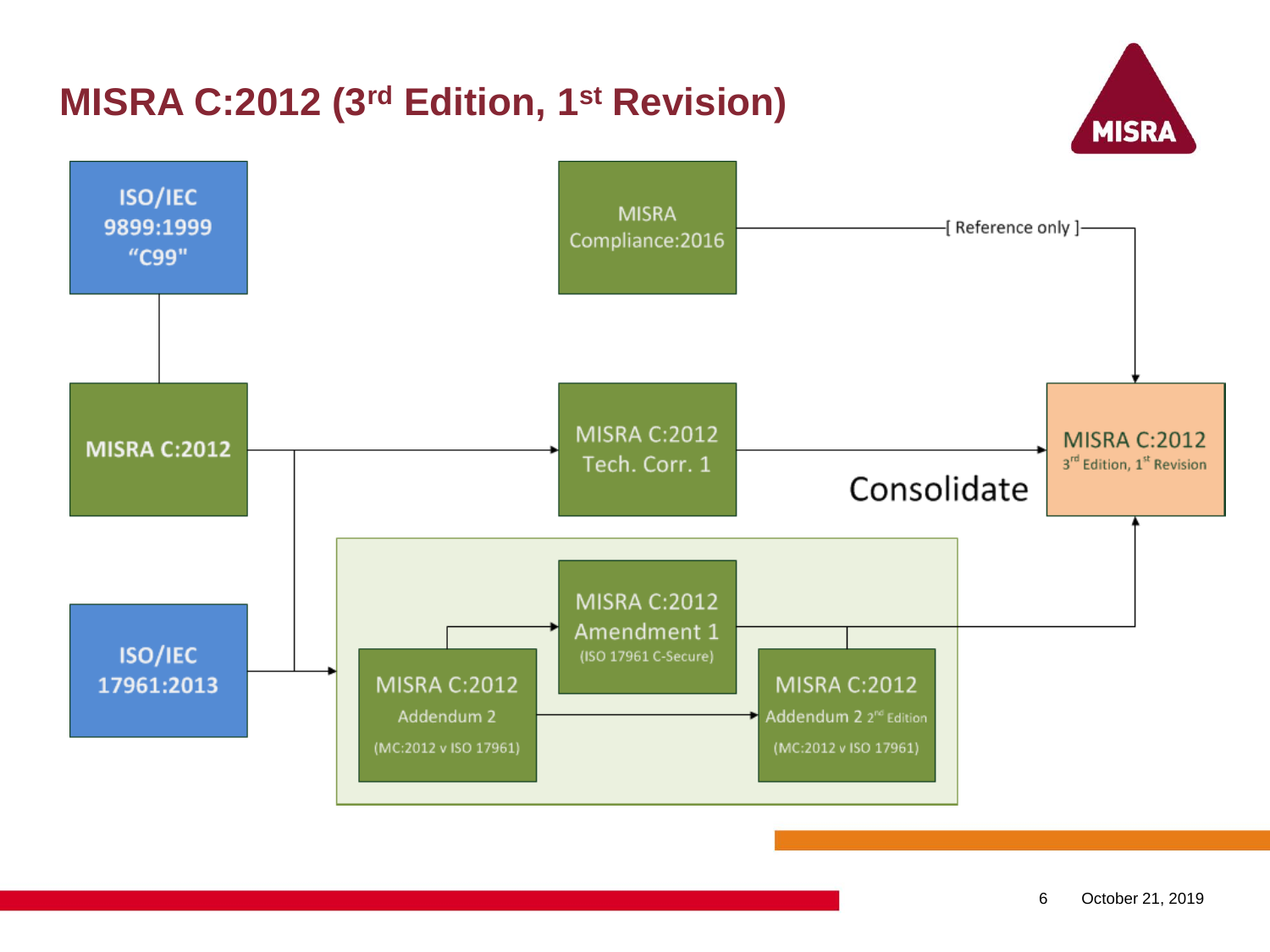#### **MISRA C SitRep – Road Map**

- Work In Progress
	-
	-



- MISRA C:2012 Amendment 2 Update for C11/C18 core functionality - MISRA C:2012 Amendment 3 Update for C11/C18 new functionality

- Under Consideration
	-
	- Coverage of ISO/IEC TR 24772 Produce coverage matrix?

- Coverage of Standard Library Enhance, esp. wrt hosted implem's?

Some work is jointly with MISRA C++ to ensure consistent approach!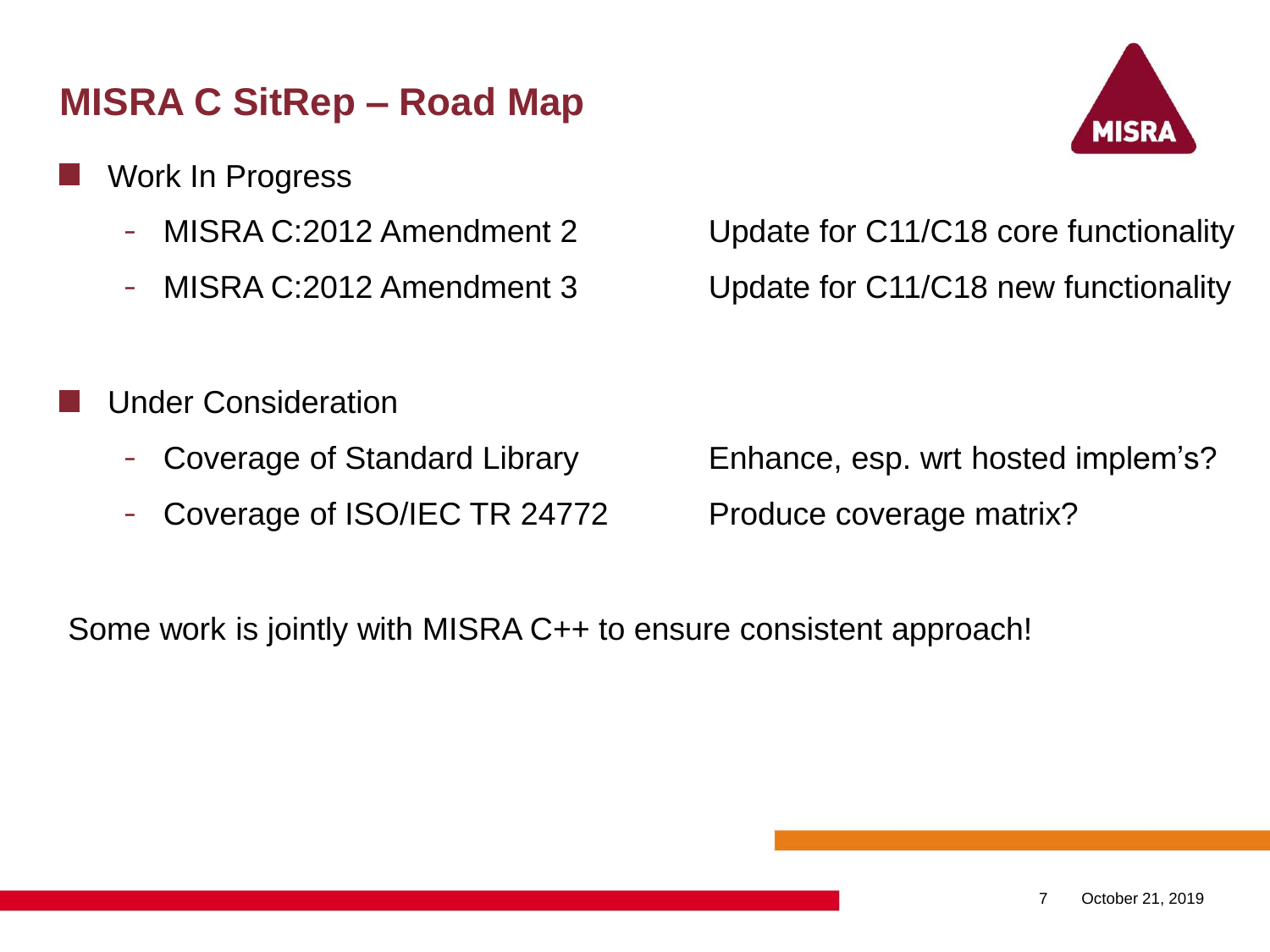#### **MISRA C:20xx Road Map**



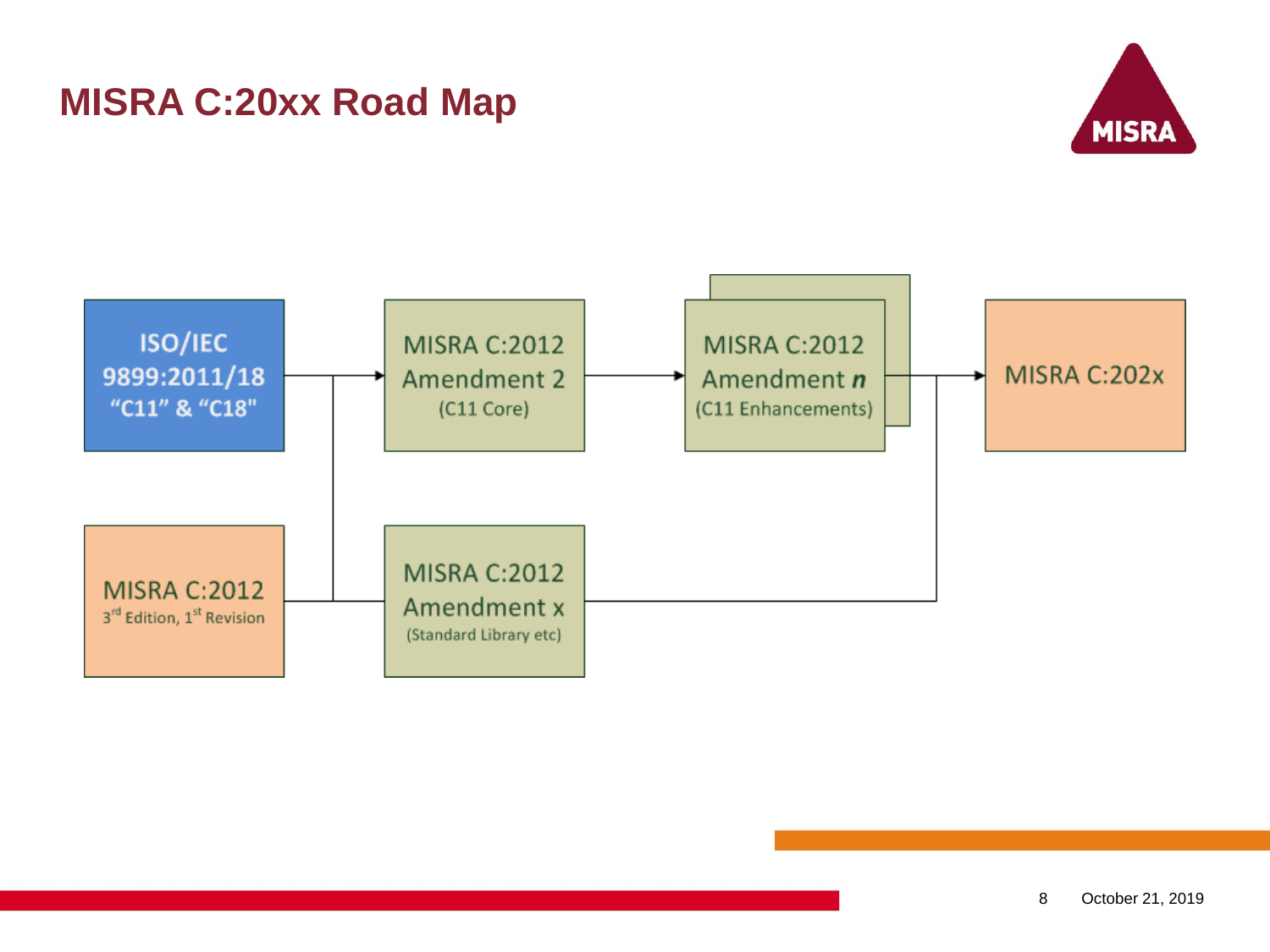#### **MISRA Related Proposals**



N2008 Pygott enum Representation Type

- Listed in SD3.
- MISRA C are keen to see this progressed
- N2112 Banks Enumerating & Cross-referencing Annex J
	- Adopted... See N2427 for progress (thanks)
- N2258 Banks Proposal for "defensive" attribute
	- Further work on the proposal required, by MISRA C.
	- Hopefully can re-submit ahead of the Freiburg meeting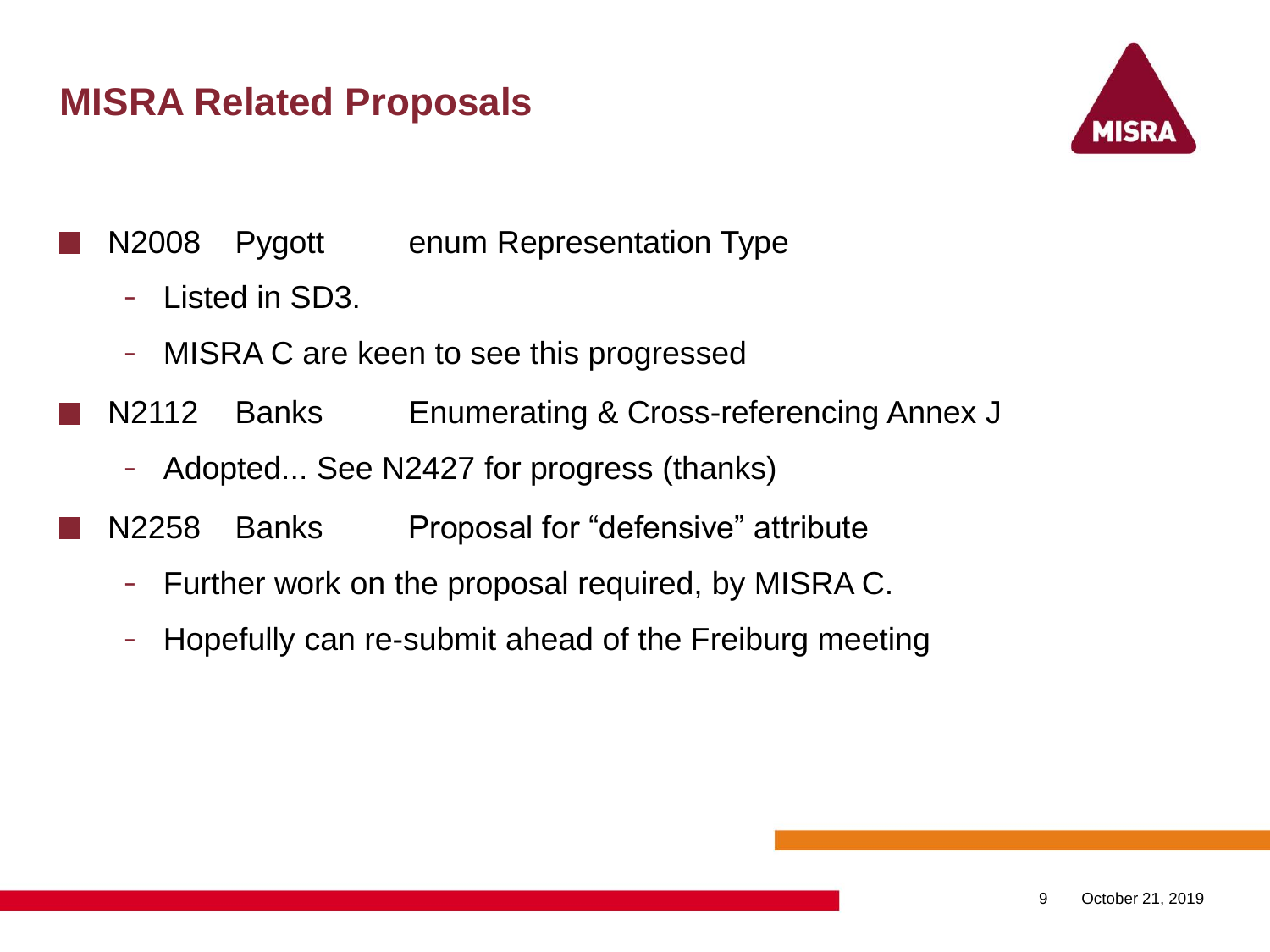

N2393 Gustedt Make false and true first-class language features

- MISRA C support the proposal
- N2394 Gustedt Introduce the nullptr constant
	- MISRA C support the proposal
- N2408 Ballman The [[fallthrough]] attribute
	- MISRA C support the proposal in principle
	- Question the need for a null statement though?
- N2410 Ballman The [[noreturn]] attribute
	- MISRA C support the proposal
- N2411 Ballman Querying attribute support
	- MISRA C support the proposal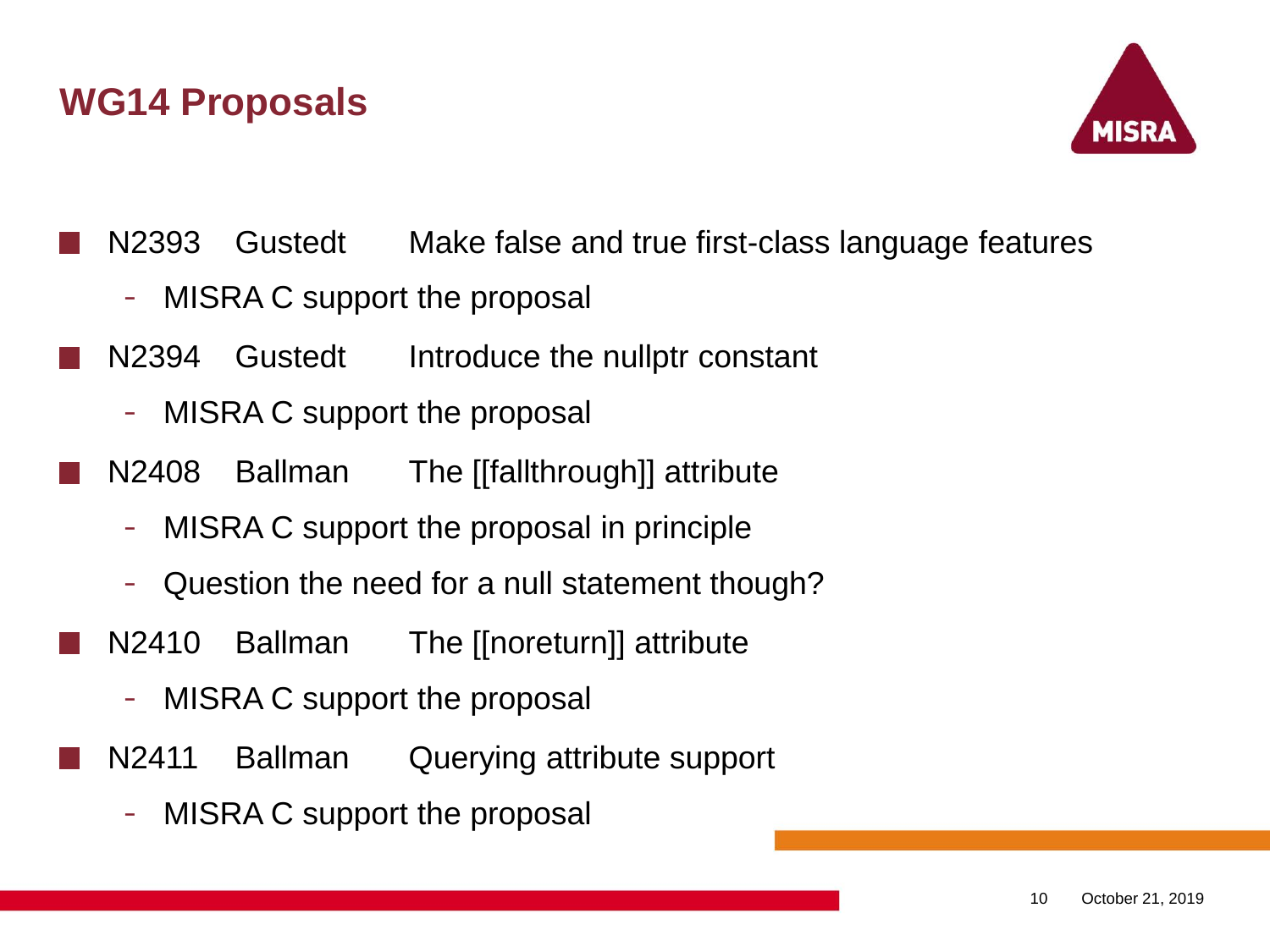

N2417 Gustedt Modernize time.h functions v.2x

- MISRA C support the proposal in principle... And vote "Yes" except for:
- Q5: No... Fixing the problem is trivial!
- Q9, Q10, Q11, Q12, Q25: No
	- o Better to add *buf* as an optional extra parameter to the base function (with default 0) rather than creating another function.
	- o Can deprecate the non-use of the extra parameter?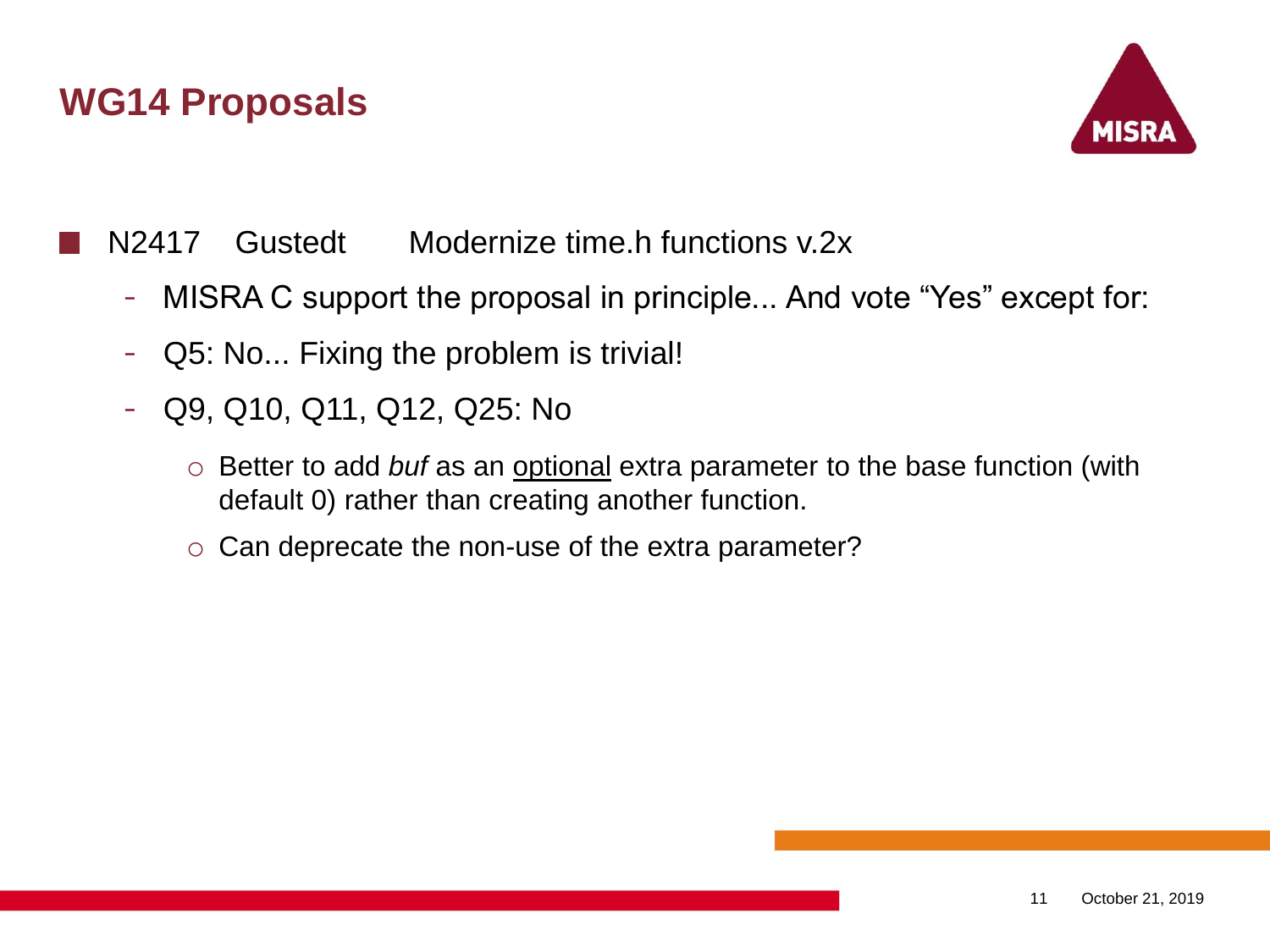

- N2419 Rytarowski Add methods for setting and getting the thread
	- MISRA C support the proposal
- N2427 Gusted change bullet points in annex J ...
	- MISRA C acknowledge the progress made. Thanks.